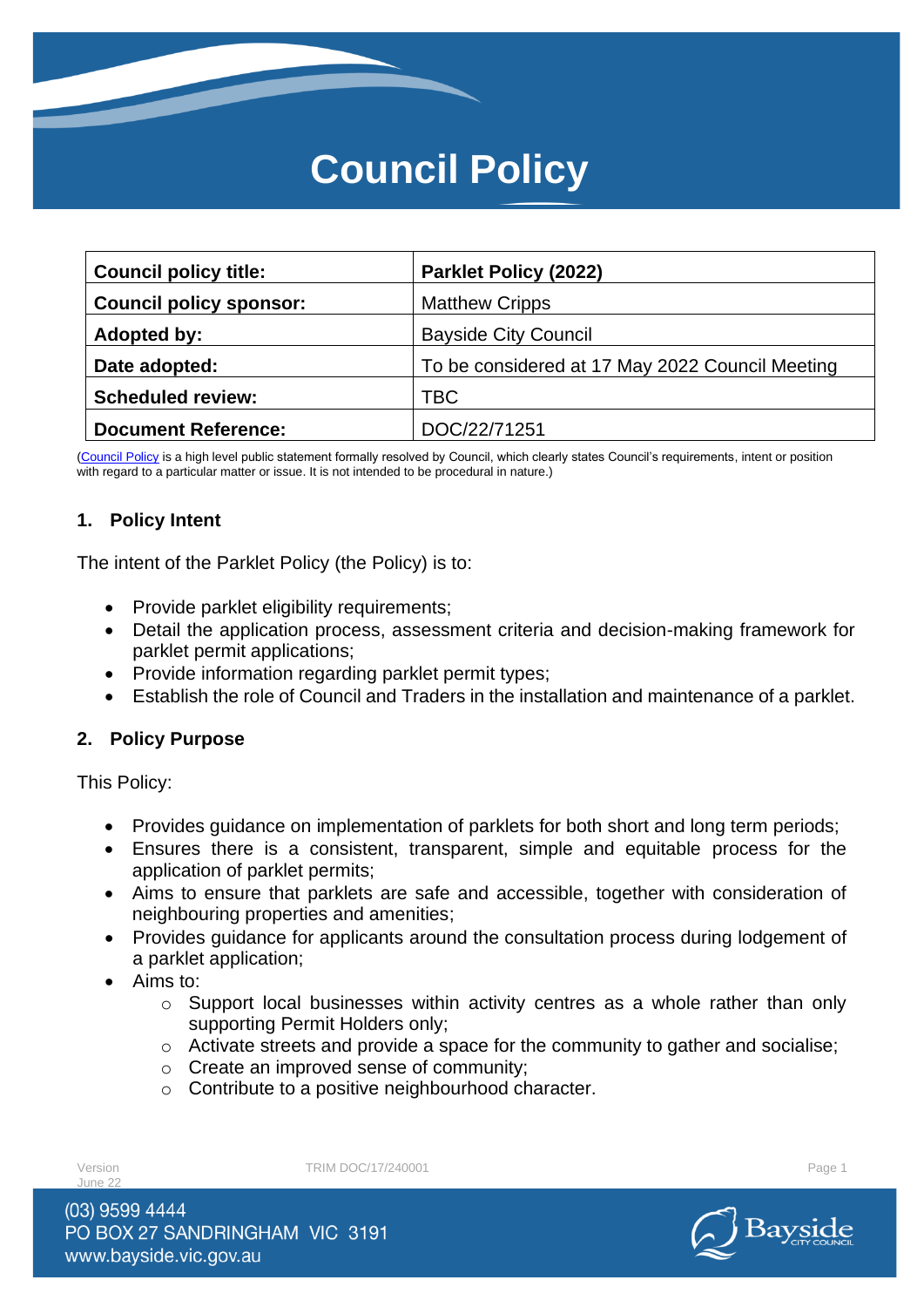# **3. Scope**

The Policy applies to businesses located within the City of Bayside that wish to implement a parklet in place of car parking space(s), located on a Council or Department of Transport (DoT) managed road.

The Policy outlines the requirements for a business to be eligible for a parklet, including location requirements, responsibilities of the business and information regarding the implementation of a parklet.

The Policy does not apply to:

- Community Parklets;
- Footpath trading;
- Itinerant trading;
- Street parties;
- Events;
- Trading within foreshore areas or reserves;
- Road and/or laneway closures.

This policy should be read in conjunction with the Parklet Design Guidelines

## **4. Policy Statement**

Council's Parklet Program supports eligible businesses to offer outdoor pedestrian areas such as dining spaces in what was previously used as car parking bays.

Council initially implemented a temporary Parklet Program for a short-term, immediate response to the COVID-19 restrictions, allowing businesses to expand their outdoor area and increase capacity numbers.

This policy should be read in conjunction with the Parklet Design Guidelines

# **5. Eligibility**

#### 5.1 Eligible businesses

To be eligible for the Parklet Program, businesses must commit to the operation and maintenance, safety, access and amenity requirements outlined in this Policy.

Businesses must meet the following eligibility criteria:

- Hold a current 'Footpath Trading Permit'.
- Operate a commercial premise in a Bayside activity centre;
- Are able to provide furniture/equipment to use in the parklet (applies to parklets not constructed with fixed tables and seating);
- Must provide evidence of a Public Liability Insurance policy for an amount determined appropriate by Council in the Parklet Permit;

| Version<br>June 22 | TRIM DOC/17/240001 | Page 2       |
|--------------------|--------------------|--------------|
|                    |                    | Bayside<br>⌒ |

Bayside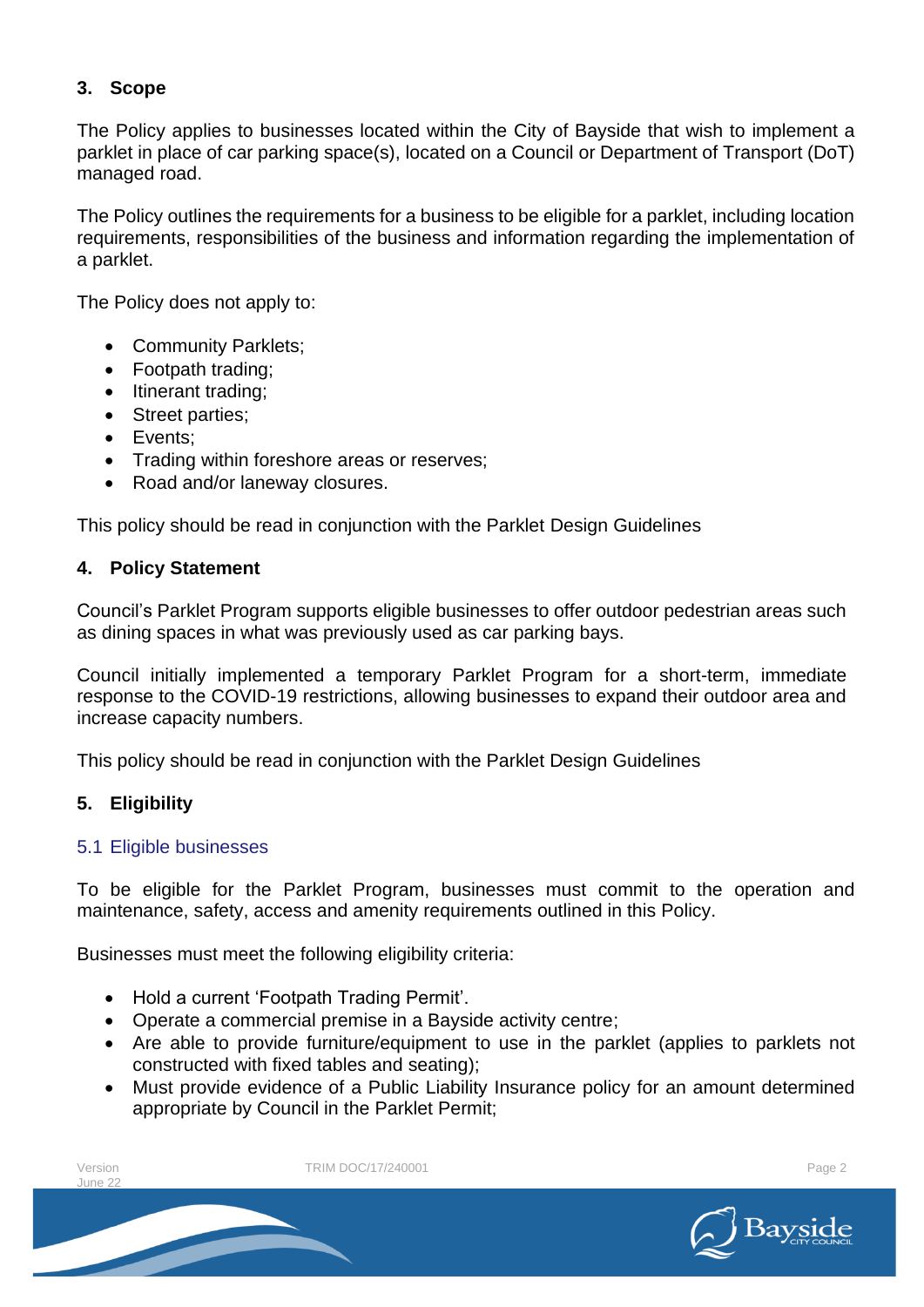- Hold a COVIDSafe Plan and comply with patronage limits for outdoor spaces in accordance with the prevailing requirements of the Department of Health.
- Demonstrated ability to maintain and upkeep the parklet in good order with the provision for an annual conditions audit.

Applications and location eligibility will be assessed on a case-by-case basis. All applications must be supported by a Road Safety Audit and provide consent from the Department of Transport for declared main roads (if applicable).

#### 5.2 Location / traffic conditions

Parklets may be implemented in locations that meet the following eligibility criteria:

- Have a speed limit of 40km/hr or less.
- Are not within a clearway, disability parking space or red parking zone (No Stopping, Loading Zone, Mail Zone, Bus Zone, etc.).
- Have a straight road geometry ensuring uninterrupted sight lines for drivers.
- Are more than 10 metres from an intersection.
- Are more than 20 metres from a signalised intersection.
- Does not obstruct Council assets, utility and emergency access panels or storm drains.
- Have parallel parking or angled parking.
- Does not have any utility access panels or storm drains within the parking space.
- Does not compromise access for people with a disability, emergency vehicles, construction zones (existing or approved) or entrances to private buildings or car parks.

## 5.3 Maximum number of parklets within areas

To minimise the potential impacts to on-street parking availability within each main activity centre, a recommended maximum number of parklets within each area has been determined.

The maximum number of parklets for each main activity centre has been determined based on the number of publicly available on- and off-street parking spaces, locational factors and community feedback through the initial temporary parklet period.

| <b>Location</b>                       | <b>Maximum number of parking</b><br>bays to be used for parklets |
|---------------------------------------|------------------------------------------------------------------|
| <b>Bay Street Activity Centre</b>     | 10                                                               |
| <b>Sandringham Activity Centre</b>    | 10                                                               |
| <b>Black Rock Activity Centre</b>     | 0 <sup>1</sup>                                                   |
| <b>Martin Street Activity Centre</b>  | 5                                                                |
| <b>Beaumaris Concourse</b>            | 14                                                               |
| <b>Hampton Street Activity Centre</b> | 6 (Ratho Ave to Holyrood St)<br>10 (Holyrood St to Crisp St)     |
| <b>Church Street Activity Centre</b>  | 10                                                               |

<sup>1</sup> Parklets are not permitted in Black Rock on account of the 60km/h speed limit

Parklets for minor activity centres are not permitted.

 $l$ une 22

Version **TRIM DOC/17/240001 Page 3** 

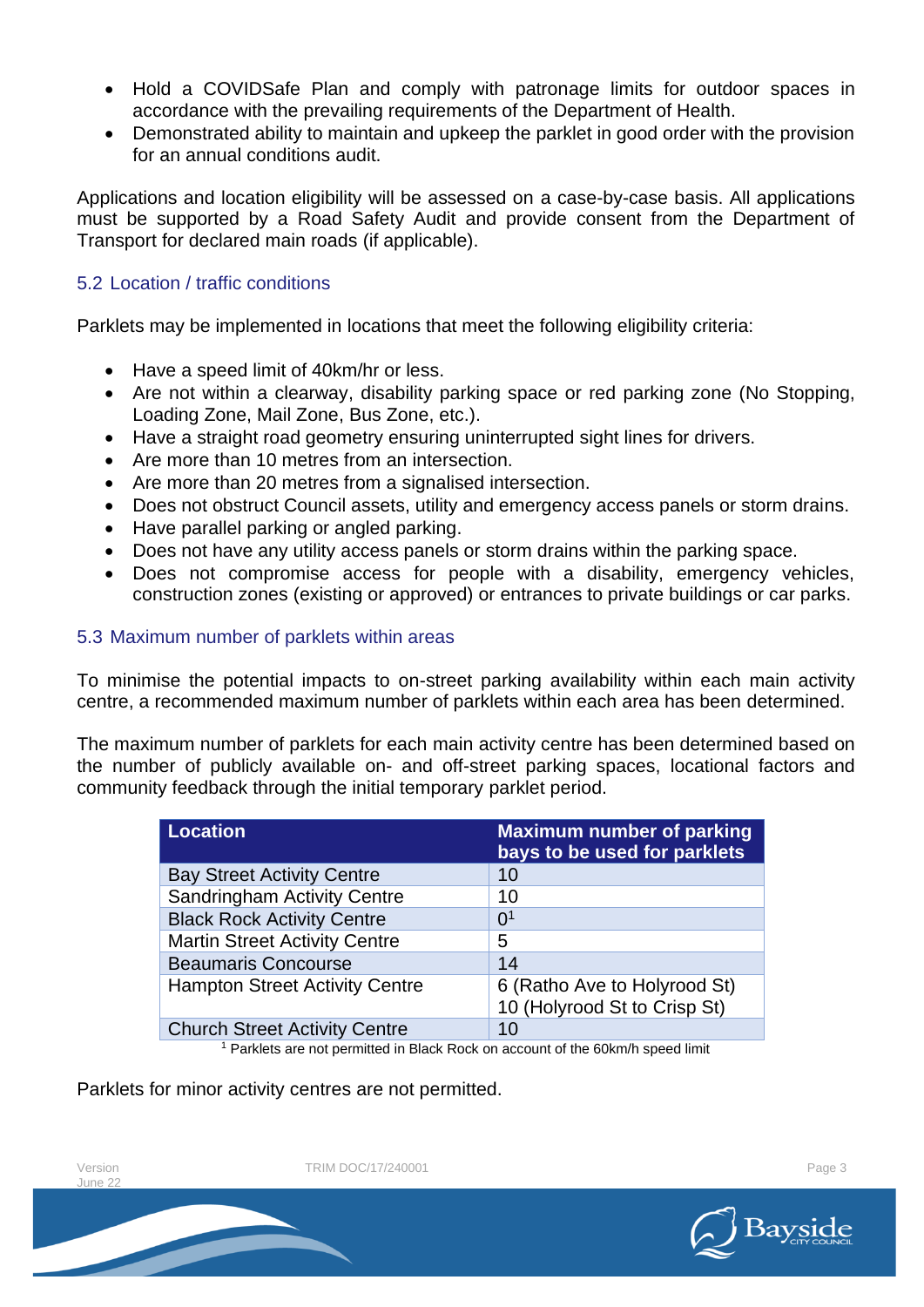## 5.4 Consultation and Engagement

Prior to formally lodging of an application for parklet, the applicant must consult with nearby businesses within the applicable block/section of the street where the new parklet is proposed. Written support from a majority of the neighbouring businesses is required before the application is assessed by Council.

In the case that a proposed parklet will have an affect on neighbouring residential properties, consultation and support from the residents is required before the application is assessed by Council.

Should any short-term parking controls require relocation as part of a parklet application, then the same consultation process will apply.

#### 5.5 Sharing a parklet

A parklet can be shared between two businesses at different times of the day, to be agreed on by the businesses. Each business is required to hold a permit to use the space and both businesses are responsible for the maintenance and management of the parklet.

For example, Permit Holder A (eg. a café) can utilise the parklet between the hours of 6:00am-4:00pm, and Permit Holder B (eg. a restaurant) can utilise the parklet between the hours of 4:00pm-11:00pm.

A signed agreement between businesses will be required to outline responsibilities and use to the satisfaction of Council.

#### **6. Parklet Design**

The business has the option of sourcing or designing parklet infrastructure that meets the Parklet Design Guidelines.

The Permit Holder can purchase or hire a ready-made or "off the shelf" parklet from a number of suppliers, as long as it has been approved by Council.

Alternatively, the Permit Holder can propose their own parklet design to Council. This must be designed by a qualified professional, with structures designed by a registered Engineer or Architect. The Engineer must certify the structural design by submitting a Certificate of Compliance (Reg 126) – Design. Upon completion of construction, the Engineer must inspect and issue a Certificate of Compliance (Reg 126) – Inspection. The parklet must be installed by a registered builder.

Parklets must be designed, where practically possible, to ensure accessible access for people with a disability in line with the Disability Discrimination Act 1992. Requirements are specified in the Parklet Design Guidelines.

 $l$ une 22

Version **TRIM DOC/17/240001** Page 4

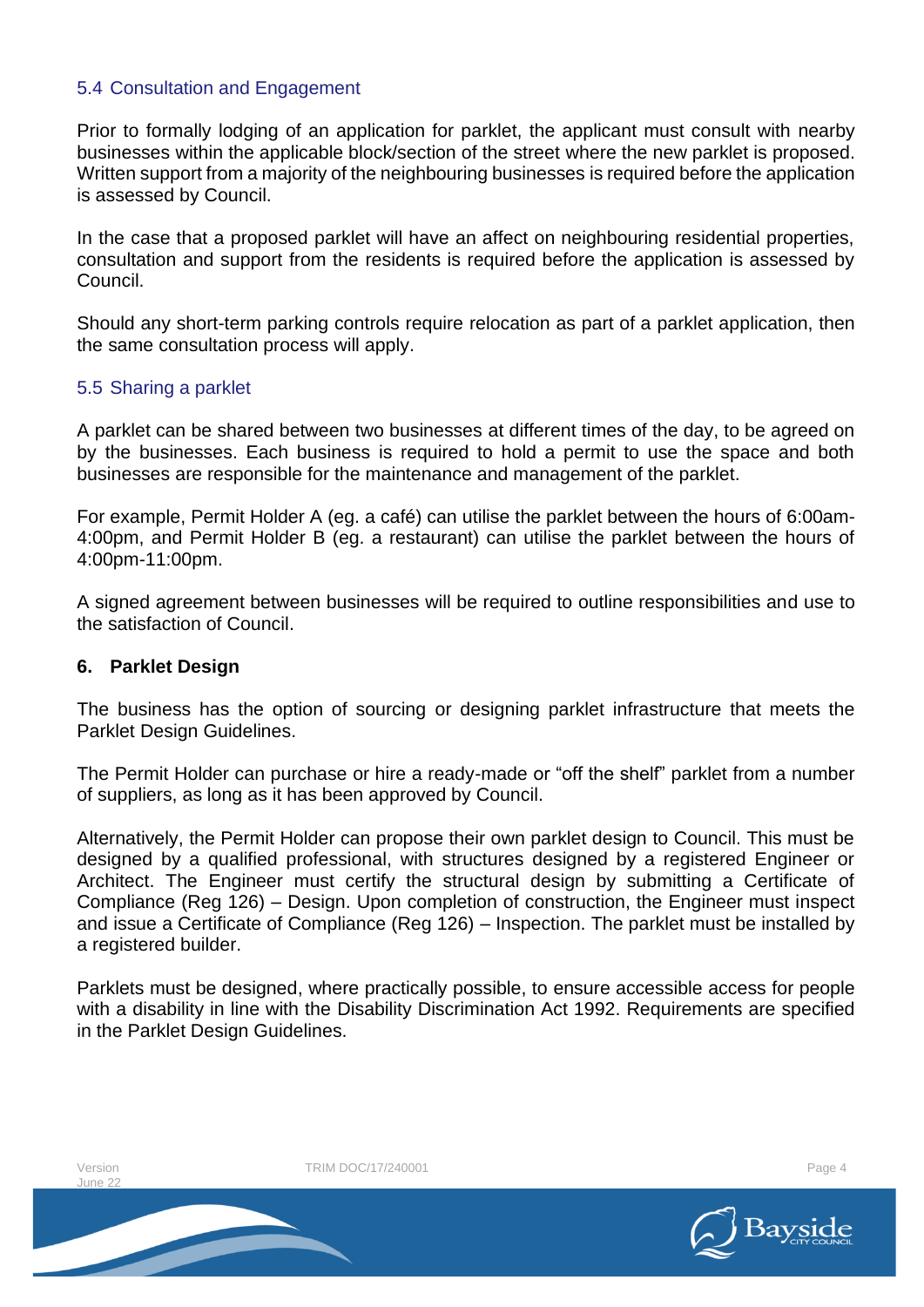# **7. Permit Types and Fees**

Businesses can apply for either a 6-month (summer/spring) parklet permit or a 12- month parklet permit. Fees payable to Council include:

- Parking permit application fee: This covers the cost of Council processing the application and (if necessary) inspecting the site. A flat fee is charged regardless of the size, location or type of permit.
- Annual and seasonal permit fees: This represents the value of the public space that will be occupied. Fees are based on Council's Footpath Trading Permit Scheme having regard to a typical average number of tables and seats per parklet. Seasonal permits will be charged at 50% of the annual permit fee.

A 50% discount will apply until August 2022 in line with the Bayside Local Economic Recovery Plan and Footpath Trading Policy. Fees will be charged pro rata until August, after which Council will issue a new invoice payable for the remainder of the permit period.

# 7.1 6-month permits

Council recognises that some businesses may wish to operate a parklet during the warmer months only. The 6-month permit runs from October 1 to March 31 annually. The fees involved for a 6-month permit are as follows:

- Parklet permit application fee: \$250
- Seasonal permit fee: \$1,482

Permit fees will be payable on a pro-rata basis.

# 7.2 12-month permits

This permit type allows a permit to be renewed each year, allowing a more permanent yearround parklet installation. The permit will align with the footpath trading permits, expiring on the 31 August each year. The fees involved for a 12-month permit are as follows:

- Parklet permit application fee: \$250
- Annual permit fee: \$2,964

Permit fees will be payable on a pro-rata basis.

# 7.3 Other Costs

Other costs that may apply include:

- Design and documentation for Council approval (applies to custom-designed parklets only): estimated up to \$5,000.
- Independent Road Safety Audit by a suitably qualified auditor estimated up to \$2,500.
- Traffic Management Plan (if required by Council): estimated up to \$3,000.
- Materials and construction: estimated \$8,000-\$30,000 depending on design.
- Implementation of traffic management, installation and removal costs.

June 22

Version **TRIM DOC/17/240001 Page 5** Page 5

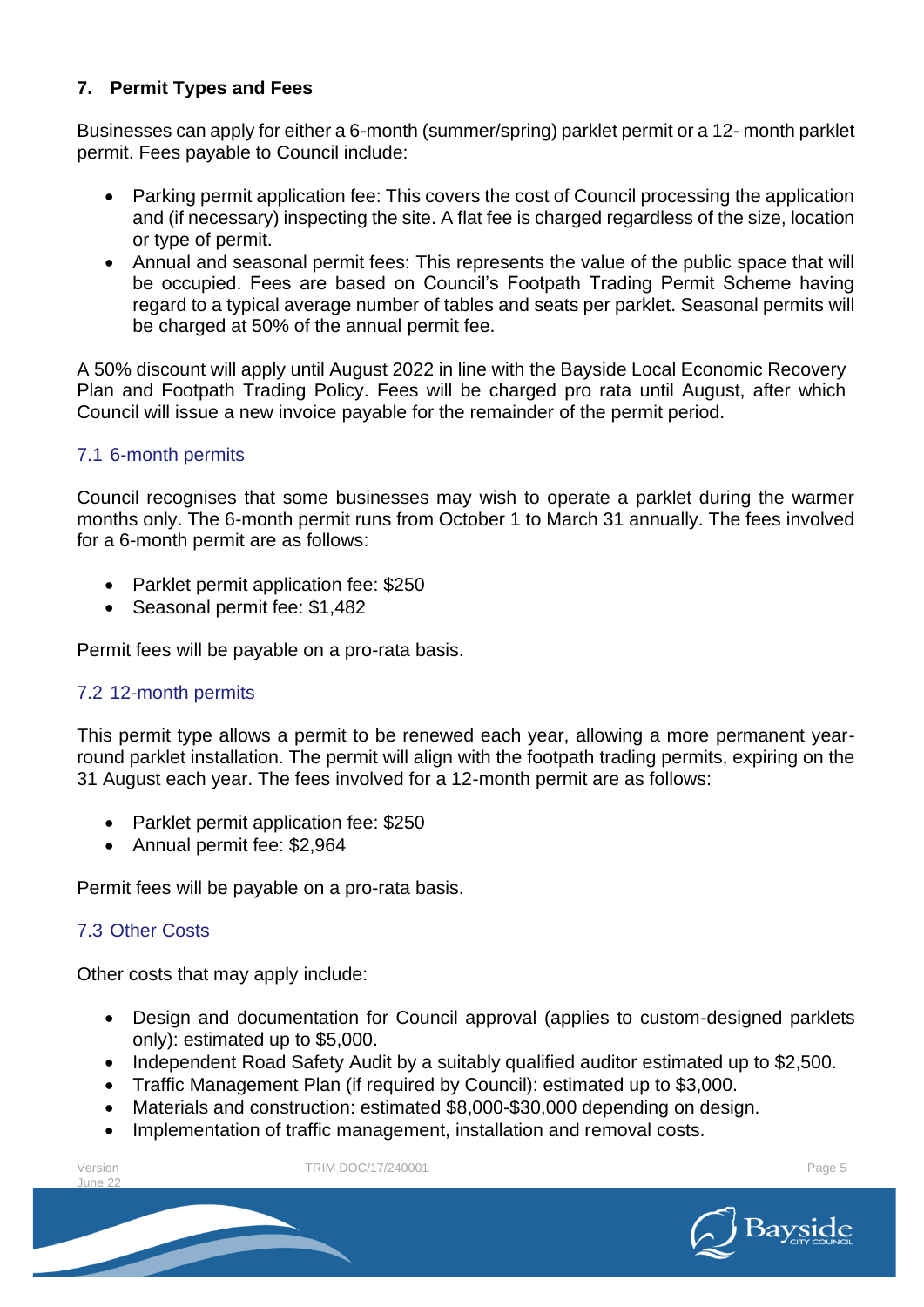These fees must be borne by the Permit Applicant.

# 7.4 Permit Renewal

Parklets will be installed for either 6 or 12 months with the option to renew the permit annually. Permit Holders must submit a Parklet Permit renewal application to Council for assessment.

# 7.5 Review of Fees

Council reserves the right to review fees annually at any time.

# **8. Applying for a Parklet**

Prior to submitting a formal application, applicants are required to contact Council to request an initial review. This will determine if the possibility exists for a parklet to be installed (considering safety, access and other relevant matters). If the location is identified as being potentially suitable, the applicant will then be required to submit a formal application.

The application requires the following information:

- Your Footpath Trading Permit number;
- Photographs of the trading space;
- The proposed design of the parklet to be approved, including certification from a structural engineer (for any parklet that is not ready-made or "off the shelf")
- A description and supporting information on your plans for the space;
- The proposed hours of operation of the parklet;
- Whether you intend to serve alcohol in the space and if so, approval for a red line extension from the Victorian Commission for Gambling and Liquor Regulation (VCGLR) – *this can be provided later but must be provided prior to Council issuing a parklet permit.*
- Your commitment to complying with this Policy and expectations.
- Confirmation that it satisfies the consultation and engagement process outlined in Section 5.4 of this Policy.

Each permit application will be assessed by Council with regard to the eligibility criteria of the business and proposed parklet location, the extent to which the parklet may interfere with or obstruct existing fixtures such as benches, poles and bins.

Council will assess the application against on the following criteria:

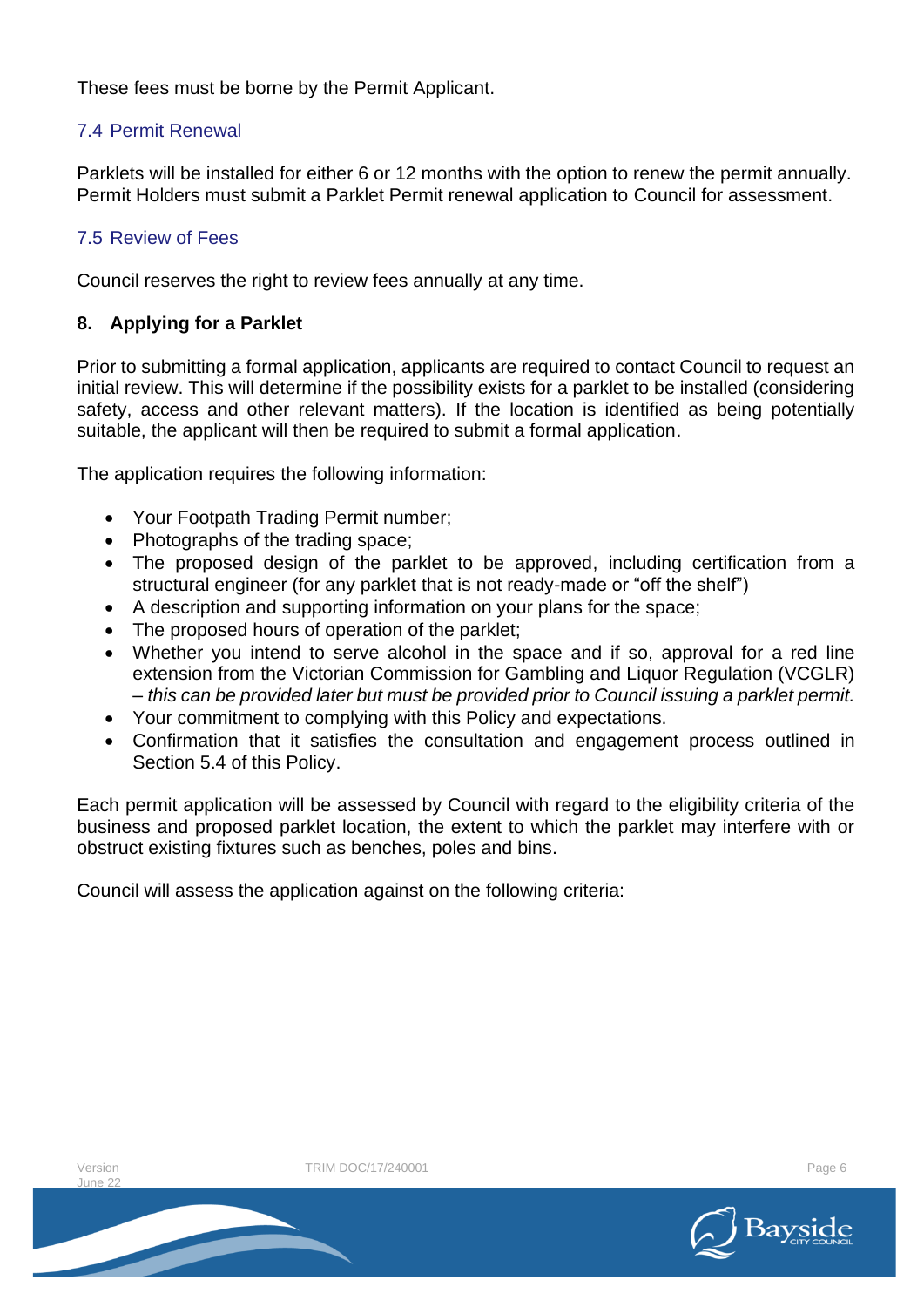|                              | •Does the proposed parklet satisfy the location eligibility requirements of Section 6.3?<br>•Does the applicant business have an adequate level of public liability insurance?                                                                                                                                                                                           |
|------------------------------|--------------------------------------------------------------------------------------------------------------------------------------------------------------------------------------------------------------------------------------------------------------------------------------------------------------------------------------------------------------------------|
| Eligibility                  |                                                                                                                                                                                                                                                                                                                                                                          |
|                              | • If not, no parklet perit will be issued.                                                                                                                                                                                                                                                                                                                               |
|                              | . Does the proposed parklet exceed the maximum number of parklets for that activity centre,<br>as per Section 6.4?                                                                                                                                                                                                                                                       |
| Number of<br><b>Parklets</b> | • If so, a permit will likley not be issued.                                                                                                                                                                                                                                                                                                                             |
|                              |                                                                                                                                                                                                                                                                                                                                                                          |
|                              | • Is the proposed parklet location in close proximity to several existing parklets?                                                                                                                                                                                                                                                                                      |
| Parklet<br><b>Density</b>    | • If so, Council will use its discretion to deny a parklet application if it is considered that<br>parklet density will be too high.                                                                                                                                                                                                                                     |
|                              |                                                                                                                                                                                                                                                                                                                                                                          |
|                              | •Does the application provide written support from at least 1 of the 2 nearest adjacent<br>businesses?                                                                                                                                                                                                                                                                   |
| <b>Support</b>               | . If not, no parklet permit will be issued.                                                                                                                                                                                                                                                                                                                              |
|                              |                                                                                                                                                                                                                                                                                                                                                                          |
|                              | •Does the proposed parklet application satisfy the requirements of an Independant Road<br>Safety Audit and (if applicable) a Traffic Management Plan?                                                                                                                                                                                                                    |
| <b>Safety</b>                | • If the RSA concludes that a parklet will be unsafe, no permit will be issued.                                                                                                                                                                                                                                                                                          |
|                              | •Does the proposed parklet provide an improved amenity to what is expected for the existing<br>land uses and level of activity of the commerical precinct?                                                                                                                                                                                                               |
| Amenity                      | • If not, a permit will likely not be issued.                                                                                                                                                                                                                                                                                                                            |
| <b>DoT</b>                   | • Is the parklet to be located on a declared arterial road and if so, has approval from the<br>Department of Transport been obtained?                                                                                                                                                                                                                                    |
| Approval                     | . If this is not provided, Council is unable to process the application.                                                                                                                                                                                                                                                                                                 |
|                              | • Has the proposed parklet been custom designed as part of the application?                                                                                                                                                                                                                                                                                              |
| Design                       | • If so, this must have been designed by a qualified professional, with structures designed by<br>an Architect or Engineer. The Engineer must certify the structural design by submitting a<br>Certificate of Compliance (Reg 126) - Design. Upon completion of construction, the<br>Engineer must inspect and issue a Certificate of Compliance (Reg 126) – Inspection. |
|                              | • Is the parklet proposed to be shared between two businesses?                                                                                                                                                                                                                                                                                                           |
| Sharing<br><b>Parklets</b>   | • If so, each business must submit an individual application to Council.                                                                                                                                                                                                                                                                                                 |
|                              |                                                                                                                                                                                                                                                                                                                                                                          |

Version<br>June 22

TRIM DOC/17/240001 Page 7

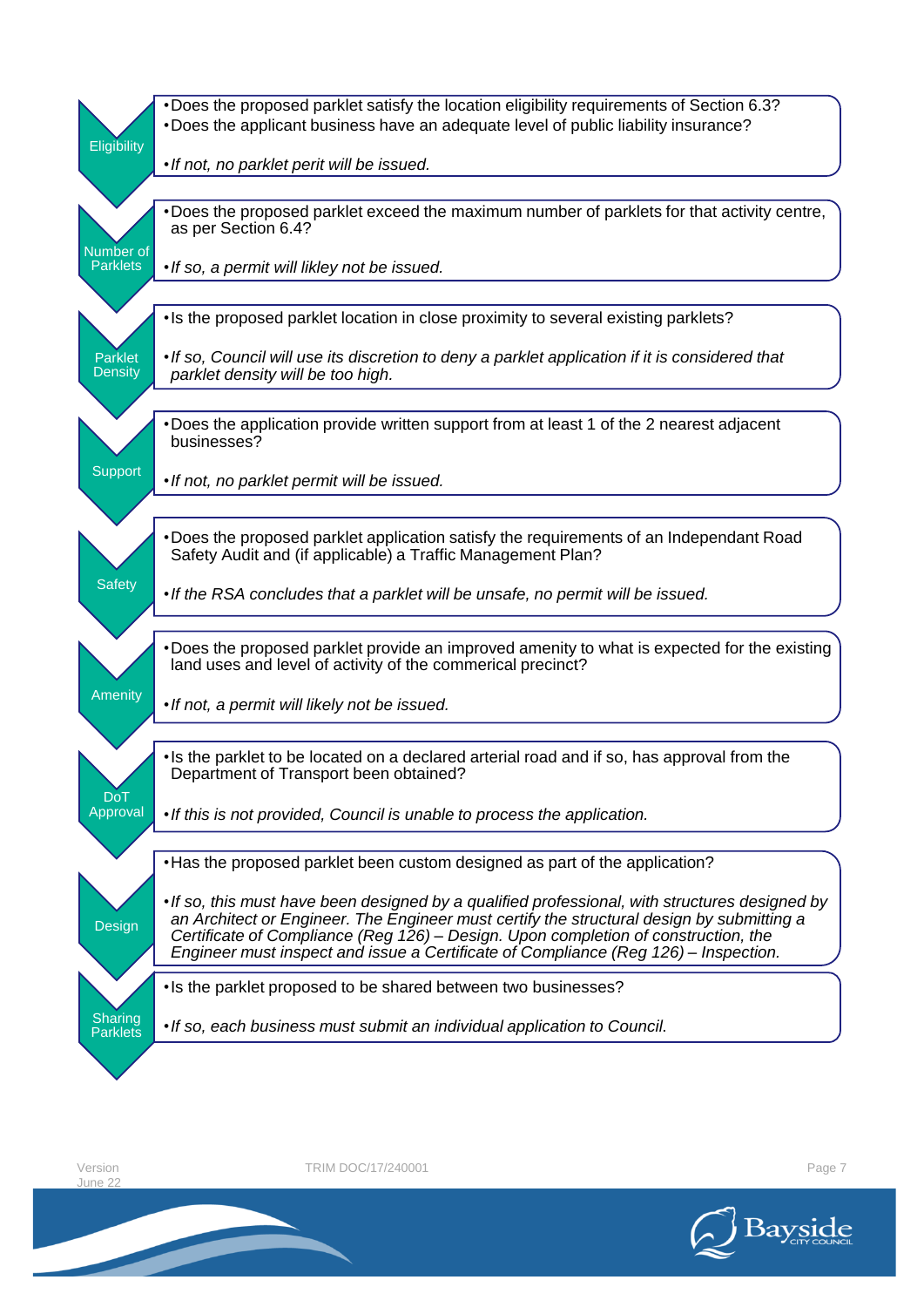## **9. Operation and Maintenance**

The parklet host/s is responsible for ensuring the parklet is maintained and operating as per the Policy requirements.

#### 9.1 Maintenance

It is the responsibility of the host business to ensure the parklet is:

- Maintained in a structurally sound condition at all times;
- Cleaned and kept in a neat and tidy condition including sweeping the parklet surface, removing debris and watering plants;
- Sanitised and managed as per the business COVIDSafe Plan;
- Cleared of furniture (tables, chairs and any unfixed items) at each day's close of business;
- Kept clean of condiments, napkins and utensils on tables unless diners are seated.

# 9.2 Management of safety and amenity

The parklet host business is responsible for monitoring and managing the operation of the parklet, ensuring it is safe for staff and patrons in accordance with the permit conditions. This includes ensuring furniture selected minimises potential for injury and does not disrupt sight lines for traffic and pedestrians in the area.

The host is also responsible for managing patron behaviour and noise levels. No amplification equipment such as speakers are permitted within the parklets, without Council's prior written consent.

A detailed list of operation, safety and amenity requirements is provided in the Parklet Design Guidelines.

# 9.3 Service of alcohol

A liquor licence is required for the service of alcohol in a parklet. A temporary limited licence is available on application to the Victorian Commission for Gambling and Liquor Regulation (VCGLR). Approval for a red line plan extension must be submitted with the parklet application.

Permit holders are responsible for monitoring patron behaviour and ensuring staff are accredited for the responsible service of alcohol and are in accordance with the liquor licence.

# 9.4 Removal of a parklet

A parklet may need to be removed temporarily or permanently for emergency works as required by Council, its contractors or service authorities. Council will provide as much notice as possible in these situations. Removal must be undertaken by the Permit Holder.

Where this is required, the cost to dissemble, remove, store and reinstall the parklet will be at the Permit Holder's expense. Any damage that may occur during emergency works will also be at the Permit Holder's expense.

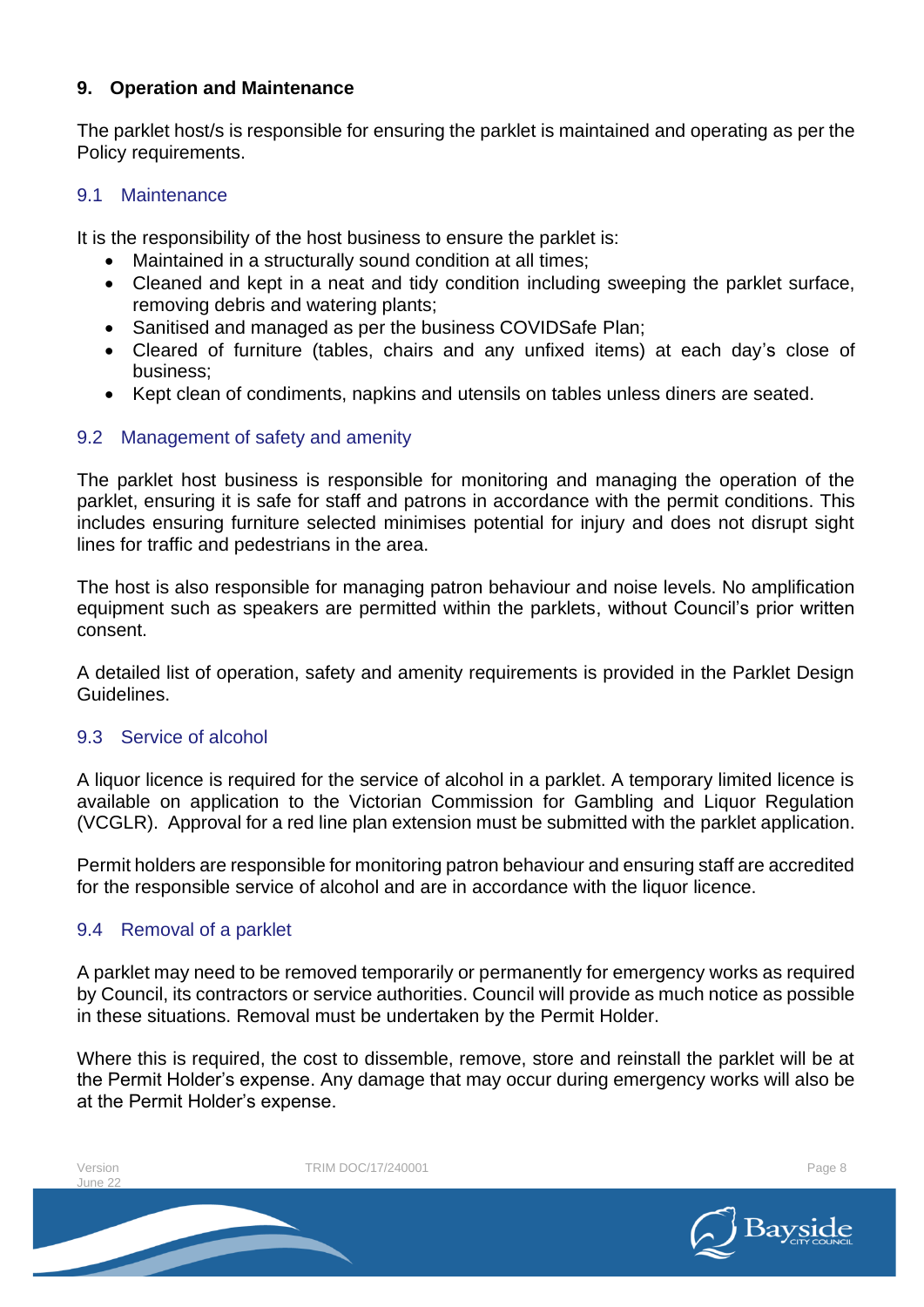## 9.5 Change of ownership

If a business changes ownership or closes permanently, Council must be informed, and the existing permit will be cancelled. If the new business operator would like to retain the parklet, a new permit application is required as they are not transferable.

Fees will be refunded on a pro rata basis to the Permit Holder.

#### 9.6 Hours of operation

The hours of operation of the parklet must be consistent with the footpath trading permit conditions for the business.

If a business changes ownership or closes permanently, Council must be informed, and the existing permit will be cancelled. If the new business operator would like to retain the parklet, a new permit application is required as they are not transferable.

## 9.7 Repair of Council assets

Permit holders are responsible for carrying out repair works to any Council managed road or asset that occurs as a result of the parklet. This will be at the cost of the Permit Holder, and must be undertaken by one of Council's approved contractors.

#### **10. Monitoring, Evaluation & Review of the Policy**

Compliance with the Policy will be monitored by Council throughout the permit duration. Council's Local Laws/Asset Protection Team will regularly inspect each parklet to ensure safety, accessibility and compliance of the parklet. Inspections may also be carried out by Council's Local Laws unit in direct response to receival of any complaints from the community regarding the operation or maintenance of a specific parklet.

Council reserves the right to order a parklet be removed if:

- It is found to not comply with the requirements of the Policy;
- The parklet is found to be significantly underutilised and therefore not maximising the value of the public space that it occupies. To make a determination in this matter, a minimum of three (3) inspections will be carried out by a Council officer at times of expected ordinary peak usage. Council's discretion will be used to determine whether the parklet is underutilised but as a guide, a parklet should be at least 50% occupied during a busy Friday or Saturday lunchtime or dinnertime period on a day of fine weather.

Should Council decide to amend or revoke a permit, the Permit Holder will have the opportunity to provide a written submission as to whether the amendment/cancellation should occur.

Council's Complaint Handling Policy can be viewed at:

[https://www.bayside.vic.gov.au/council/plans-strategies-and-policies/feedback-and](https://www.bayside.vic.gov.au/council/plans-strategies-and-policies/feedback-and-complaints)**[complaints](https://www.bayside.vic.gov.au/council/plans-strategies-and-policies/feedback-and-complaints)** 

 $l$ une 22

Version **TRIM DOC/17/240001 Page 9** Page 9